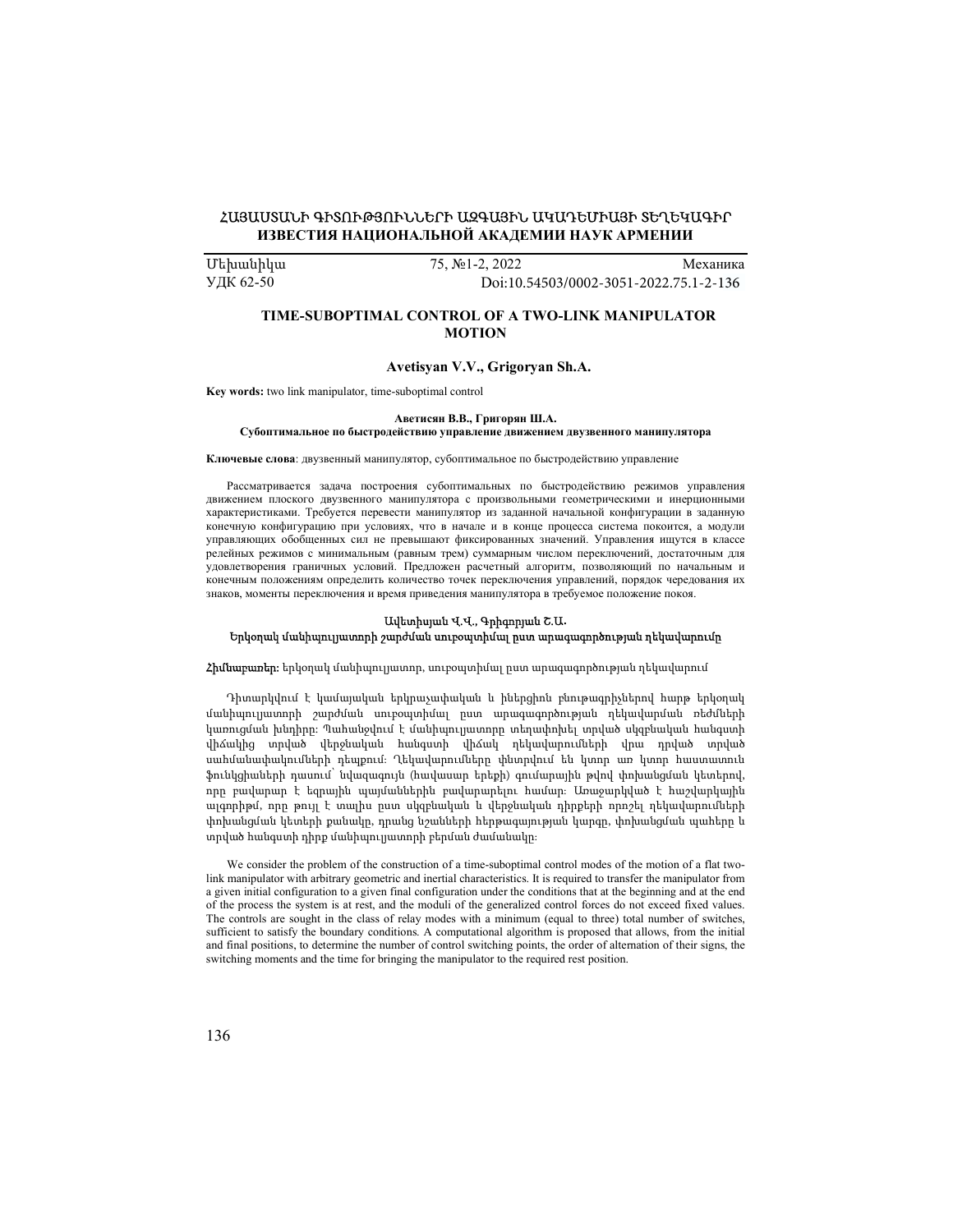# Introduction

In practice, two-link manipulators are used both independently and as part of the structures of multi-link manipulation robots for which it is these two links that perform the bulk of the robot's motions when it performs various technological operations. Therefore, the development of effective modes of program control of a two-link robotic manipulator is still an urgent task. When choosing program controlled movements, one should take into account such factors as the time for performing a work operation by a manipulator, energy consumption, various restrictions, ease of implementation, etc. In cases where shortening of the work cycle of the manipulator leads to speed up of the entire technological process, it is advisable to construct programmed motions that are optimal with respect to speed of action. At the same time, an important task from the point of view of practical implementation is the construction of optimal control laws for a two-link manipulator of a simple structure, having the minimum possible number of switchings. In [1,2], optimal and suboptimal control laws were constructed for a two-link manipulator with zero-lag links in the twopoint problem of moving a gripper with a load. A significant dependence of the time it takes to bring the gripper to the terminal state on the manipulator configuration type was revealed, and the problem of choosing the optimal configuration type was solved. In [3], a graphic-analytical approach was developed to constructing time-suboptimal open-loop controls that bring a two-link manipulator with arbitrary geometric and lag characteristics from the initial rest configuration to an arbitrary final rest configuration. The publications [4–8] deal with optimization methods for solving the problem of controlling robots, including two-link manipulators, and calculating their design parameters. In [9,10], a parametric optimization method was used to construct a quadratic-functional-suboptimal control of the motion of a plane two-link manipulator taking into account feasible manipulator configurations corresponding to given gripper positions at the beginning and end of the motion. In [11,12], the problems of optimal control of transport movements of an electromechanical two-link manipulator time optimal [11], energy consumption and the functional combined from them [12] are considered. Methods for calculating controls are proposed based on a simplified model that does not take into account the mutual influence of links. Numerical simulation of the dynamics of the complete model under optimal control modes has been carried out. The simulation results have established the practical efficiency of the found modes. In [13], an algorithm was developed for time suboptimal control of a two-link electromechanical manipulator with high positioning accuracy. A combined control is proposed that allows you to bring the manipulator to the desired position with any given accuracy. The works [14-16] are devoted to the construction of time optimal control of the motion of a two-link manipulator with a second balanced link.

In this paper, for a flat two-link manipulator with arbitrary geometric and inertial characteristics, an algorithm for calculating suboptimal program controls is proposed, which allows, based on the initial and final configurations of the manipulator, to determine the number of switching points of control moments, the order of alternation of their signs, the switching moments at which the system moves from the initial rest position to the specified final rest position in a time close to the optimal response time.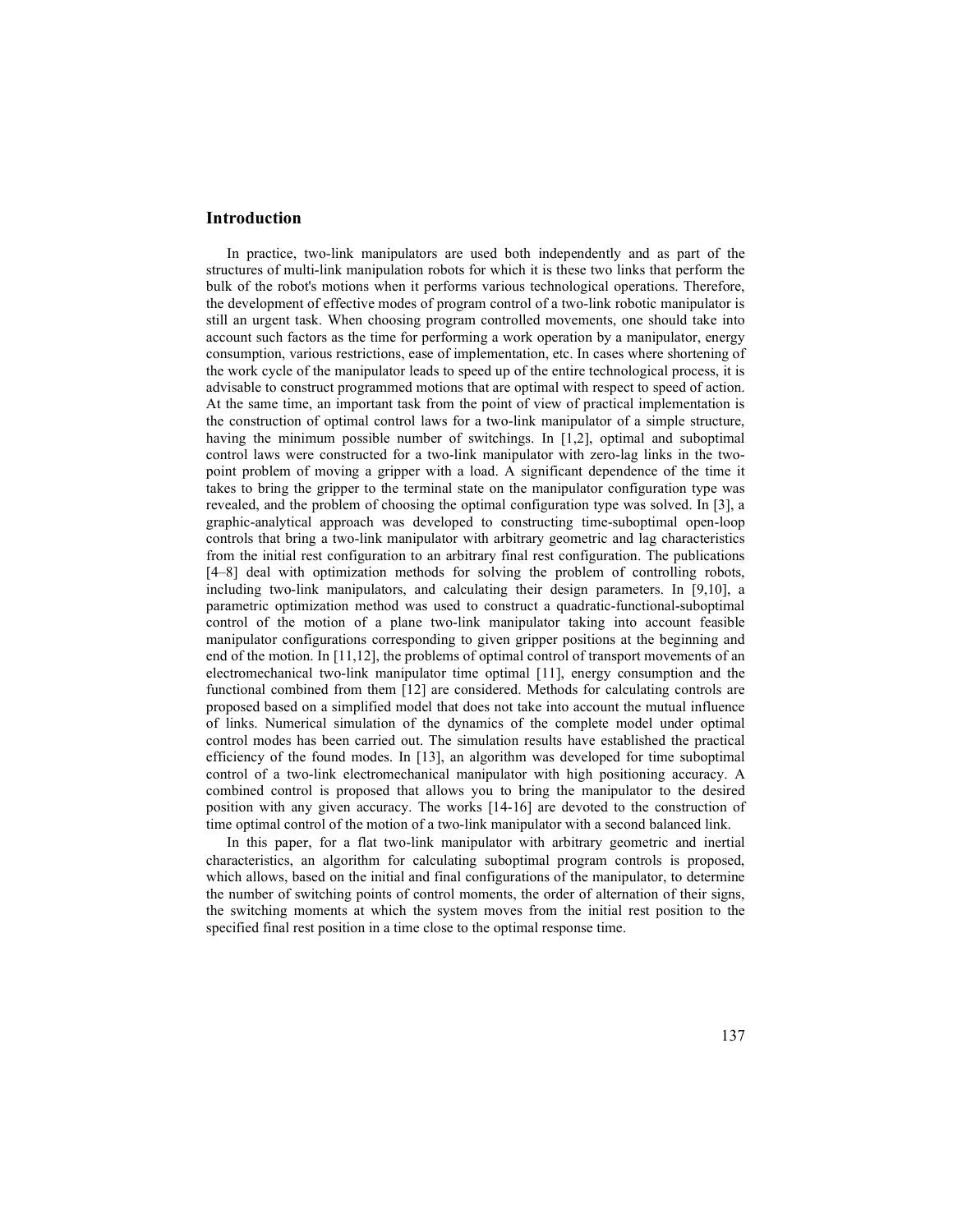### 1 Formulation of the problem

Consider a two-link manipulator (fig. 1) consisting of two absolutely rigid bodies  $G<sub>1</sub>$ and  $G_2$  joined by a hinge  $O_2$ . The body  $G_1$  (first link) is joined to a fixed foundation by means of hinge  $O_1$ . The hinges are ideal and cylindrical, and their axes are parallel to one another. At the end of the second link  $(G_2)$  a reinforced gripper is installed, in which there is a movable object (cargo). We will assume that the linear sizes of the gripper are much smaller than the lengths of the links and consider the gripper to be a material point when studying transport motions. The system performs a plane-parallel motion in a horizontal plane perpendicular to the axes of the hinges  $O_1$  and  $O_2$ . The manipulator control under study is accomplished with two independent drives  $D_1$  and  $D_2$ . The first link and the base interact via the drive  $D_1$ , and  $D_2$  is responsible for the interaction between the links  $G_1$ and  $G_2$  of the manipulator. The control functions in the manipulator model under study are the torques  $M_1$  and  $M_2$  about the axes  $O_1$  and  $O_2$  generated by the drives  $D_1$  and  $D_2$ , respectively. The action of other forces is not taken into account.



Fig.1. Calculation model of a two-link manipulator

In the plane we introduce a fixed Cartesian coordinate system  $O_1XY$ with origin one the axis of  $O_1$ . We denote:  $\varphi_{\rm l}$  - angle between the  $O_{\rm l}X$ and the straight line  $O_1O_2$  connecting the hinges;  $\varphi_2$  - angle between the  $O_1X$  axis and the straight line  $O_2C$ passing through the axis of the moving hinge  $O_2$  and the center of mass  $C$  of  $G_2$ ;  $L_1 = |O_1O_2|$  - distance between the hinge axes;  $l = |O_2C|$  - distance

from the axis of  $O_2$  to the center of mass of  $G_2$  with the cargo;  $I_1$  and  $I_2$  - moment of inercia of  $G_1$  and  $G_2$  (with the cargo) about the axes of  $O_1$  and  $O_2$ , respectively;  $m$  mass of  $G_2$  with the cargo.

The Lagrange equations describing the motion of this system have the form [3]  $^{2}$ )  $\ddot{a}$  + mI  $\ddot{a}$  200(0 0) + mI  $\ddot{a}^{2}$  c  $(I_1 + mL_1^2)\ddot{\varphi}_1 + mL_1 l \ddot{\varphi}_2 \cos(\varphi_1 - \varphi_2) + mL_1 l \dot{\varphi}_2^2 \sin(\varphi_1 - \varphi_2) = M_1 - M_2,$  $I_2\ddot{\varphi}_2 + mL_1 l \ddot{\varphi}_1 \cos(\varphi_1 - \varphi_2) - mL_1 l \dot{\varphi}_1^2 \sin(\varphi_1 - \varphi_2) = M_2.$  (1.1) We pose the following optimal control problem.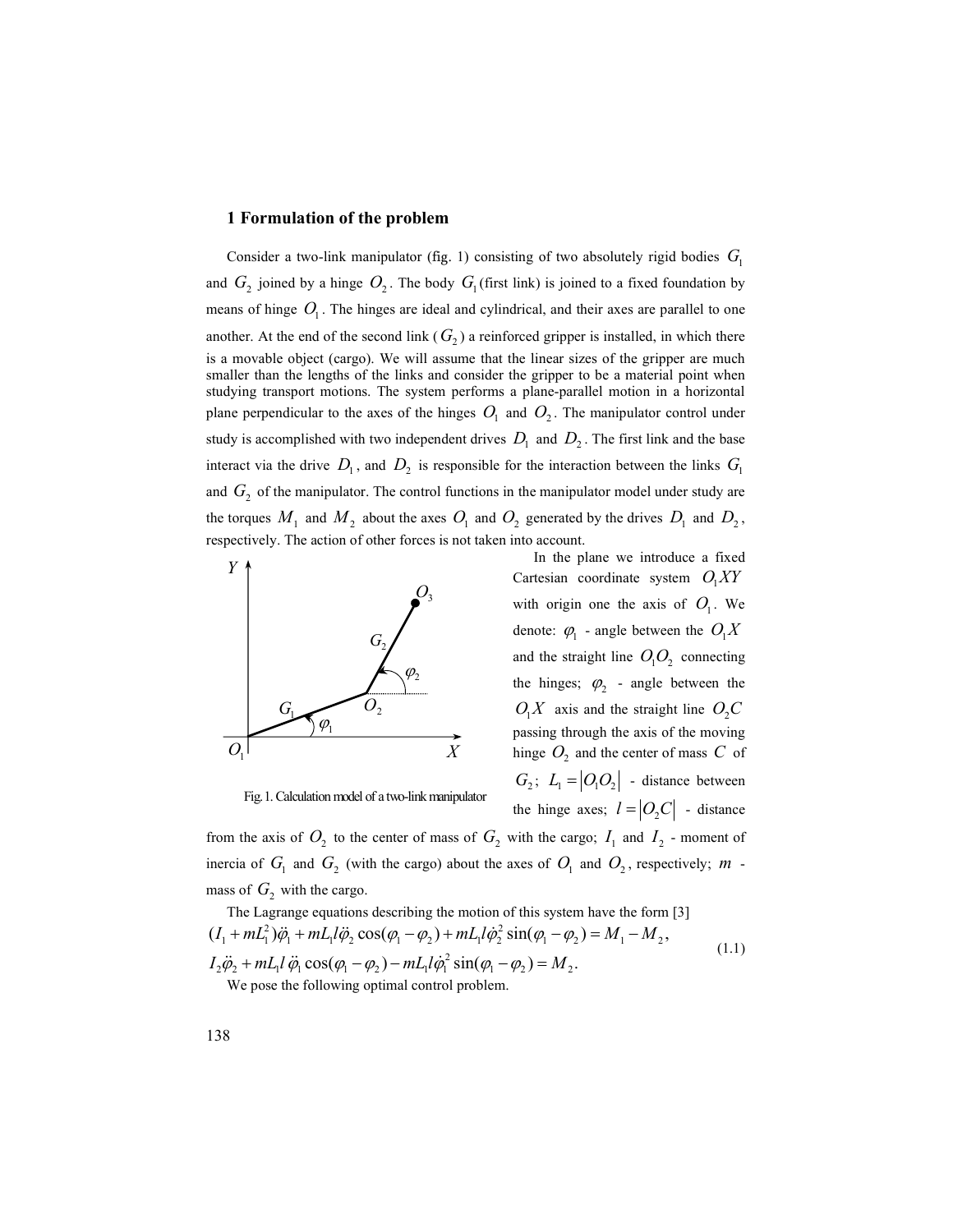**Problem 1.1.** Find the program laws of change the control moments  $M_1 = M_1(t)$ ,  $M_2 = M_2(t)$  that ensure of the system (1.1) from the initial state

$$
\varphi_1(0) = \varphi_1^0
$$
,  $\dot{\varphi}_1(0) = 0$ ,  $\varphi_2(0) = \varphi_2^0$ ,  $\dot{\varphi}_2(0) = 0$  (1.2)  
into a given final state

$$
\varphi_1(T) = \varphi_1^T, \quad \dot{\varphi}_1(T) = 0, \qquad \varphi_2(T) = \varphi_2^T, \quad \dot{\varphi}_2(T) = 0
$$
\n(1.3)

In a minimum time  $T$ , with the condition that the control moments are limited in absolute value by constants:

$$
|M_1(t)| \le M_1^0, \quad |M_2(t)| \le M_2^0.
$$
  
In (1.1)-(1.4) we go to over to dimensionless variables denoted by primes: (1.4)

 $t' = (M_1^0 / (mL_1^2))^{1/2} t$ ,  $l' = l / L_1$ ,  $I'_i = I_i / (mL_1^2)$ ,  $M'_i = M_i / M_2^0$ ,  $i = 1, 2$ . (1.5)

If we then omit omit the primes, and also rotate the coordinate system  $O<sub>1</sub> XY$  through the angle  $\varphi_1^0$ , then relations (1.1)-(1.4) become simpler: in them we have

$$
\varphi_1^0 = 0, \quad m = 1, \quad L_1 = 1, \quad M_2^0 = 1. \tag{1.6}
$$

# 2 Solving a linear problem

First consider the special case of the manipulator (1.1) in which the second manipulator link is statically balanced; i.e., one has  $l = 0$  in (2.1). Then, taking into account (1.6), the time-optimal control problem takes the form

$$
T \to \min_{\{t_1, t_2\}} \tag{2.1}
$$

$$
(I_1 + 1)\ddot{\varphi}_1 = M_1 - M_2, \quad I_2 \ddot{\varphi}_2 = M_2, \n\varphi_1(0) = 0, \quad \dot{\varphi}_1(0) = 0,
$$
\n(2.2)

$$
\varphi_2(0) = \varphi_2^0, \qquad \dot{\varphi}_2(0) = 0,
$$
\n(2.3)

$$
\varphi_i(T) = \varphi_i^T, \quad \dot{\varphi}_i(T) = 0, \quad i = 1, 2,
$$
\n(2.4)

$$
|M_1| \le M_1^0, \quad |M_2| \le 1. \tag{2.5}
$$

The solution of problem (2.1)-(2.5) is known [3]. A pair of functions that determine the time optimal control depending on  $(\varphi_1^T, \Delta \varphi_2^T)$ ,  $\Delta \varphi_2^T = \varphi_2^T - \varphi_2^0$ , can be represented as:

$$
M^* = \begin{cases} (M_1^*, M_2^*), & (\varphi_1^T, \Delta \varphi_2^T) \in \Phi_0, \\ (M_1^*, M_2), & (\varphi_1^T, \Delta \varphi_2^T) \in \Phi_1, \\ (M_1, M_2^*), & (\varphi_1^T, \Delta \varphi_2^T) \in \Phi_2. \end{cases}
$$
 (2.6)

Here the areas  $\Phi_i$ ,  $i = 0,1,2$  are defined as follows:

$$
\Phi_0 = \Phi_0^{(0,0)} \cup \Phi_0^{(0,1)} \cup \Phi_0^{(1,0)} \cup \Phi_0^{(1,1)},
$$
\n(2.7)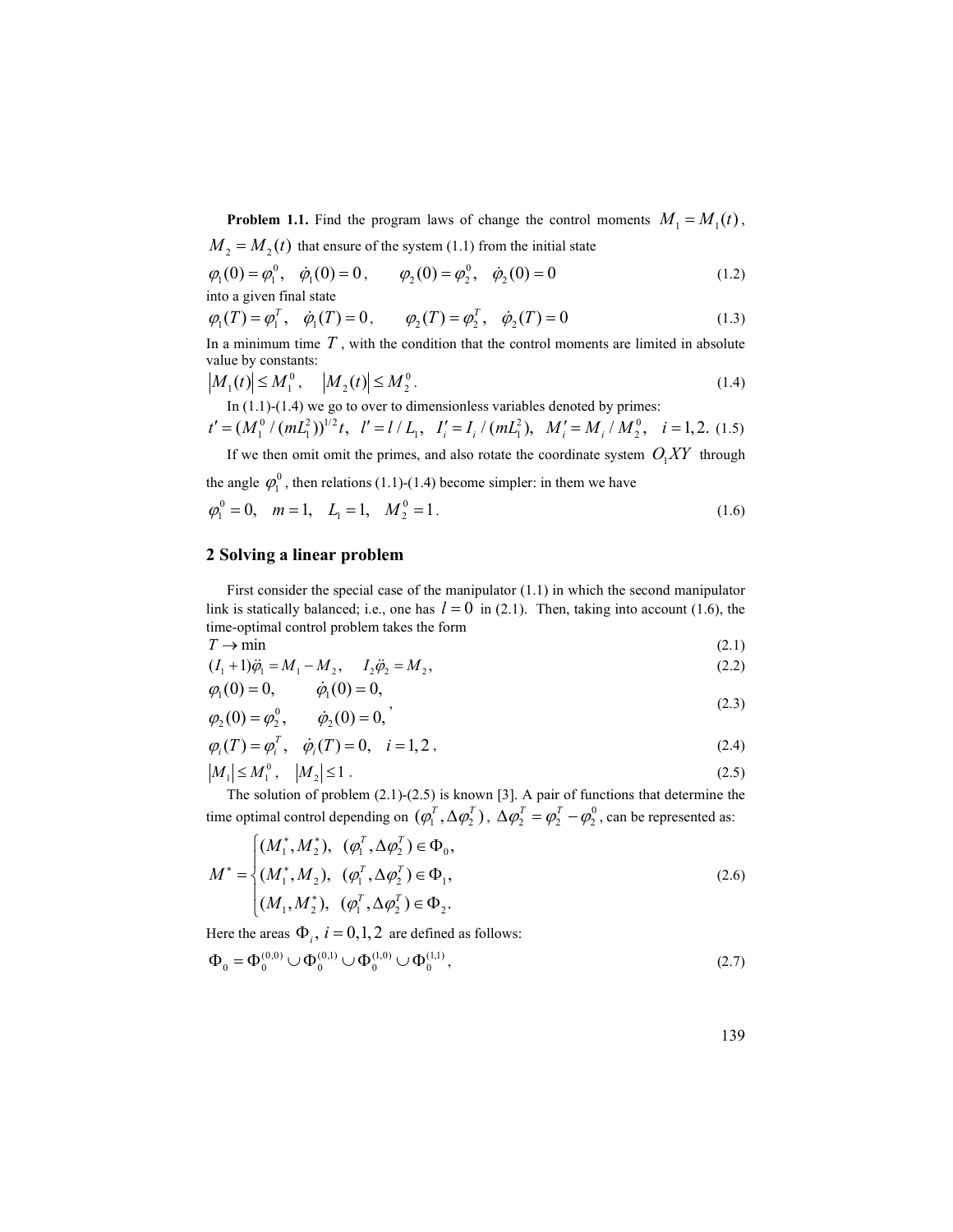$$
\Phi_0^{(0,0)} = \left\{ (\varphi_1^T, \Delta \varphi_2^T) \in \Phi : \Delta \varphi_2^T = B\varphi_1^T, \varphi_1^T > 0 \right\}, \n\Phi_0^{(0,1)} = \left\{ (\varphi_1^T, \Delta \varphi_2^T) \in \Phi : \Delta \varphi_2^T = -A\varphi_1^T, \varphi_1^T > 0 \right\}, \n\Phi_0^{(1,0)} = \left\{ (\varphi_1^T, \Delta \varphi_2^T) \in \Phi : \Delta \varphi_2^T = -A\varphi_1^T, \varphi_1^T < 0 \right\}, \n\Phi_0^{(1,1)} = \left\{ (\varphi_1^T, \Delta \varphi_2^T) \in \Phi : \Delta \varphi_2^T = B\varphi_1^T, \varphi_1^T < 0 \right\}, \n\Phi_1 = \Phi_1^{(0)} \cup \Phi_1^{(1)}, \n\Phi_1^{(0)} = \left\{ (\varphi_1^T, \Delta \varphi_2^T) \in \Phi : -A\varphi_1^T < \Delta \varphi_2^T < B\varphi_1^T, \varphi_1^T > 0 \right\}, \n\Phi_1^{(1)} = \left\{ (\varphi_1^T, \Delta \varphi_2^T) \in \Phi : B\varphi_1^T < \Delta \varphi_2^T < -A\varphi_1^T, \varphi_1^T < 0 \right\}, \n\Phi_2 = \Phi_2^{(0)} \cup \Phi_2^{(1)}, \n\Phi_2^{(0)} = \left\{ (\varphi_1^T, \Delta \varphi_2^T) \in \Phi : B\varphi_1^T < \Delta \varphi_2^T, \varphi_1^T > 0 \quad u - A\varphi_1^T < \varphi_2, \varphi_1^T < 0 \right\}, \n\Phi_2^{(1)} = \left\{ (\varphi_1^T, \Delta \varphi_2^T) \in \Phi : \Delta \varphi_2^T < -A\varphi_1^T, \varphi_1^T > 0 \quad u \Delta \varphi_2^T < B\varphi_1^T, \varphi_1^T < 0 \right\}, \n\text{where } \varphi_1^{(1)} = \left\{ (\varphi_1^T, \Delta \
$$

- the region of change of generalized coordinates (angles) of a two-link manipulator.

According to (2.6), the components of the optimal control  $M^*$  are defined as follows. If

$$
(\varphi_1^T, \Delta \varphi_2^T) \in \Phi_1 = \bigcup_{\alpha=0}^1 \Phi_1^{(\alpha)},
$$
\n(2.11)

then  $M_1^*$  - control with one switching, and  $M_2$  - control with two switching

$$
M_1^* = (-1)^\alpha M_1^0 \operatorname{sign} \left[ (t_0^{(1)} - t) \Big| (I_1 + 1) \varphi_1^T + I_2 \Delta \varphi_2^T \Big| \right], \quad t_0^{(1)} = T_1^* / 2,
$$
\n(2.12)

$$
\alpha = 0,1,
$$
  
\n
$$
M_2 = \begin{cases} (-1)^{\beta}, & t \in [0, t_2^{(2)}) \cup [t_3^{(2)}, T_1^*], \\ (-1)^{\beta+1}, & t \in [t_2^{(2)}, t_3^{(2)}), \end{cases}
$$
  
\n
$$
t_2^{(2)} = (-1)^{\beta} I_2 \Delta \varphi_2^T / T_1^* + T_1^* / 4,
$$
  
\n
$$
t_3^{(2)} = (-1)^{\beta} I_2 \Delta \varphi_2^T / T_1^* + 3T_1^* / 4, \quad \beta = 0,1.
$$
  
\nIf (2.13)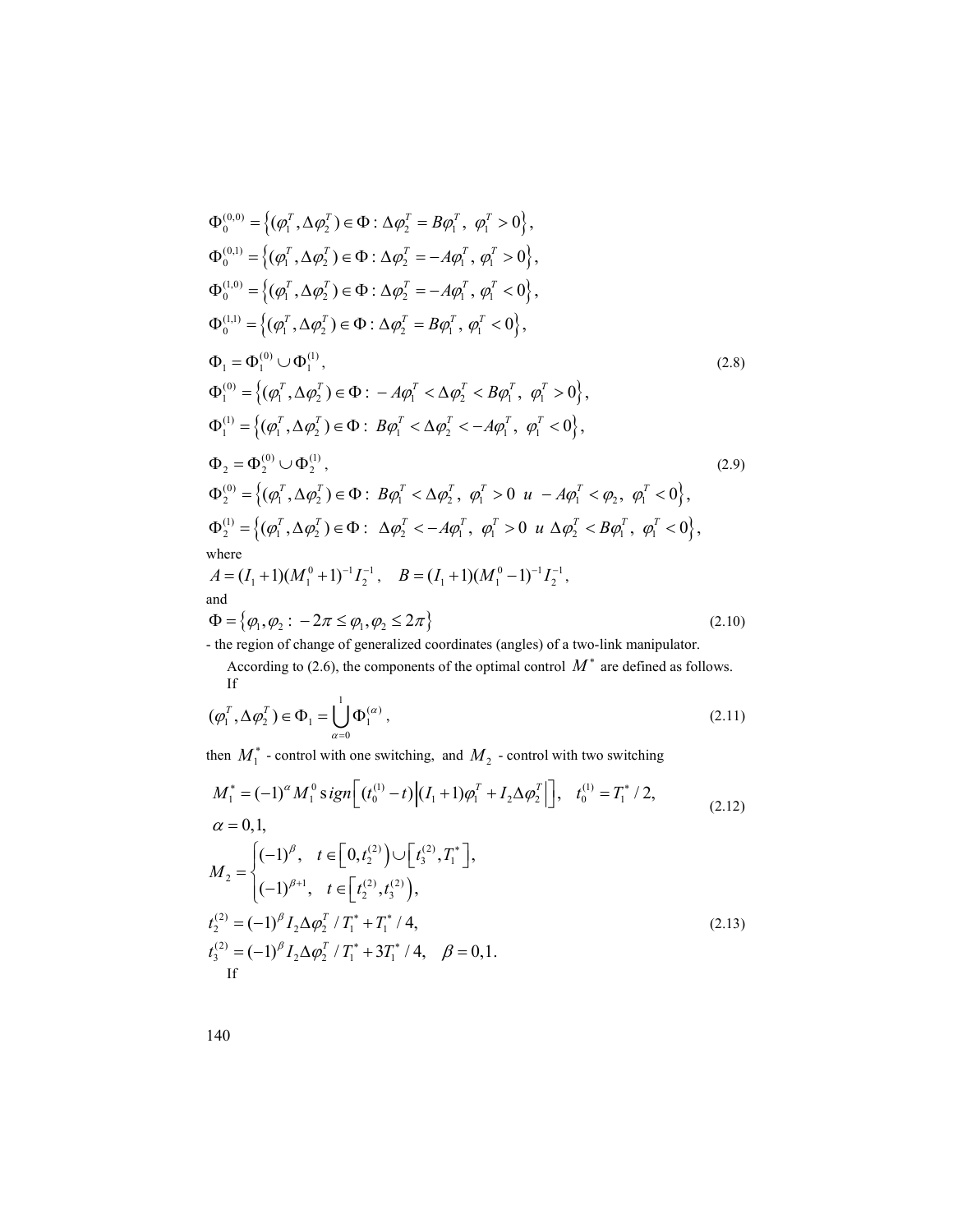$$
(\varphi_1^T, \Delta \varphi_2^T) \in \Phi_2 = \bigcup_{\alpha=0}^1 \Phi_2^{(\alpha)}, \qquad (2.14)
$$

then  $M_1$  - control with two switching, and  $M_2^*$  - control with one switching

$$
M_{1} = \begin{cases} (-1)^{\beta} M_{1}^{0}, & t \in [0, t_{2}^{(1)}) \cup [t_{3}^{(1)}, T_{2}^{*}], \\ (-1)^{\beta+1} M_{1}^{0}, & t \in [t_{2}^{(1)}, t_{3}^{(1)}), \end{cases}
$$
  
\n
$$
t_{2}^{(1)} = (-1)^{\beta} [ (I_{1} + 1) \varphi_{1}^{T} + I_{2} \Delta \varphi_{2}^{T} ] / (M_{1}^{0} T_{2}^{*}) + T_{2}^{*} / 4,
$$
  
\n
$$
t_{3}^{(1)} = (-1)^{\beta} [ (I_{1} + 1) \varphi_{1}^{T} + I_{2} \Delta \varphi_{2}^{T} ] / (M_{1}^{0} T_{2}^{*}) + 3T_{2}^{*} / 4, \quad \beta = 0, 1,
$$
\n(2.15)

$$
M_2^* = (-1)^\alpha \operatorname{sign} \left[ \left( t_0^{(2)} - t \right) \middle| I_2 \Delta \varphi_2^T \right], \quad t_0^{(2)} = T_2^* / 2, \quad \alpha = 0, 1. \tag{2.16}
$$

$$
\left(\varphi_1^T, \varphi_2^T\right) \in \Phi_0 = \left(\bigcup_{\alpha=0}^1 \Phi_0^{(0,\alpha)}\right) \cup \left(\bigcup_{\alpha=0}^1 \Phi_0^{(\alpha,1)}\right),\tag{2.17}
$$

then  $M_1^*$ ,  $M_2^*$  - controls with one switching

$$
M_1^* = (-1)^{\alpha} M_1^0 \operatorname{sign} \left[ (t_1^{(1)} - t) \Big| (I_1 + 1) \varphi_1^T + I_2 \Delta \varphi_2^T \Big| \right], \quad \alpha = 0, 1,
$$
  
\n
$$
M_2^* = (-1)^{\beta} \operatorname{sign} \left[ (t_1^{(2)} - t) \Big| I_2 \Delta \varphi_2^T \Big| \right], \qquad \beta = 0, 1,
$$
  
\n
$$
t_1^{(1)} = t_1^{(2)} = T_1^* / 2 = T_2^* / 2,
$$
\n(2.18)

In (2.11)-(2.16)  $T_1^*$  and  $T_2^*$  are defined using the following formulas

$$
T_1^* = 2\left(\left| (I_1 + 1)\varphi_1^T + I_2 \Delta \varphi_2^T \right| / M_1^0 \right)^{1/2}, \quad T_2^* = 2\left(\left| I_2 \Delta \varphi_2^T \right| \right)^{1/2}.
$$
 (2.19)

Formulas (2.6)-(2.19), depending on whether point  $(\varphi_1^T, \Delta \varphi_2^T)$  belongs to a particular area  $\Phi_i(\varphi_i^T, \Delta \varphi_2^T)$ ,  $i = 1, 2, 3$ , allow us to determine both the type of control mode and the switching moments  $t_i^{(j)} = t_i^{(j)} (\varphi_1^T, \Delta \varphi_2^T)$ ,  $i = 1, 2, 3; j = 1, 2$  and time  $T^* = T^* (\varphi_1^T, \Delta \varphi_2^T)$ , under which the system (2.2) moves from the initial state of rest (2.3) to the given state of rest (2.4) in the minimum time. As follows from formulas (2.11)– (2.16), in case  $l = 0$ , the pairs of modes (2.12), (2.13) and (2.15), (2.16) for  $\alpha = 0$ ,  $\beta = 0$  and  $\alpha = 0$ ,  $\beta = 1$  are equivalent in terms of time optimal and, therefore, we can restrict ourselves to considering one of them. However, in case  $l \neq 0$ , generally speaking, one should not expect these pairs to be equivalent.

## 3 Algorithm for Solving a Nonlinear Problem

To solve Problem 1.1 in the case  $l \neq 0$ , the following algorithm is proposed.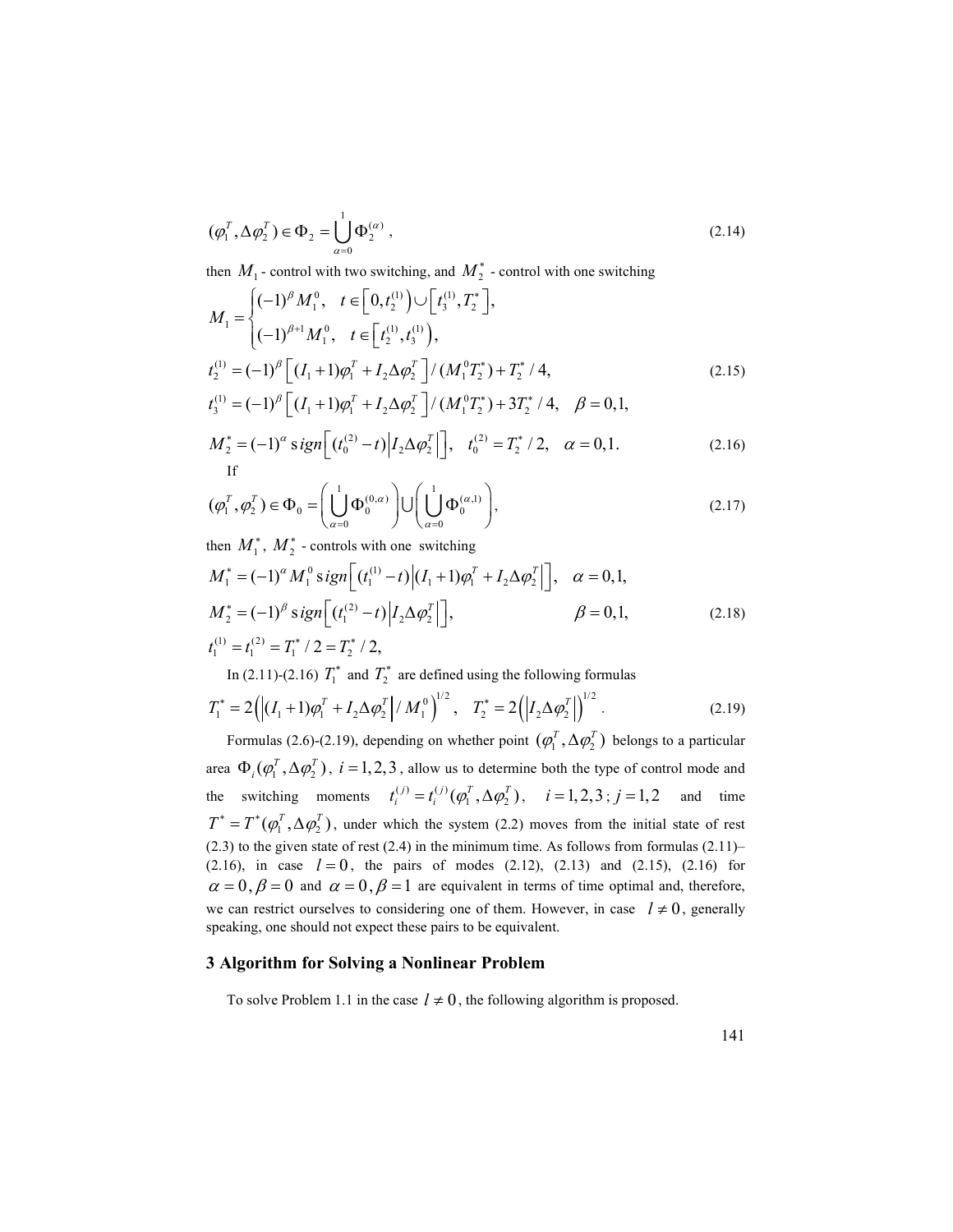3.1. Since there are eight boundary conditions (1.2), (1.3) for the fourth-order controlled system (1.1), then in order to fulfill these conditions, in the general case, it is required that the control law contain at least four free parameters, including the non-fixed time  $T$  of the end of the process. From the maximum principle оf Pontryagin it follows that the control functions will be relay functions and that they are maximum (with respect to the modulus). In accordance with the linear case, we set piecewise constant control laws with four free parameters (the switching moments  $t_1, t_2, t_3$  and the process time T) in one of the following forms:

(1) 
$$
M_1 = M_1^0 u_\alpha(t), M_2 = v_\beta(t),
$$
  
\n(2)  $M_1 = M_1^0 v_\beta(t), M_2 = u_\alpha(t),$   
\n $u_\alpha(t) = \begin{cases} (-1)^\alpha, & t \in [0, t_1), \\ (-1)^{\alpha+1}, & t \in [t_1, T], \end{cases} v_\beta(t) = \begin{cases} (-1)^\beta, & t \in [0, t_2) \cup [t_3, T], \\ (-1)^{\beta+1}, & t \in [t_2, t_3), \end{cases}$   
\n $0 \le t_1 \le T, \quad 0 \le t_2 \le t_3 \le T, \quad \alpha, \beta = 0, 1.$  (3.1)

According to (3.1), both moments  $M_1$  and  $M_2$  take the maximum possible (with respect to the modulus) values and have not more than three switching in total. The function  $u_{\alpha}$  corresponds to one switching at the moment  $t_1$ , and the function  $v_{\beta}$ corresponds to two switchings at the moments  $t_2$  and  $t_3$ . Formulas (3.1) describe eight different methods of control, differing from each other by the number of the moment that has one switching (cases (1) and (2)), as well as by combinations of values  $\alpha, \beta = 0,1$ that determine the order of alternation of signs of the control moment with two switching.

Fixing one of these eight modes, we can look for parameters  $t_1, t_2, t_3, T$  so that solution  $\varphi_i(t_1,t_2,t_3;t)$ ,  $i=1,2$  of the system (1.1) with initial conditions (1.2) would satisfy conditions (1.3) at the end of the motion. We get a system of four equalities

$$
\varphi_1(t_1, t_2, t_3, T) = \varphi_1^T, \quad \varphi_2(t_1, t_2, t_3, T) = \varphi_2^T, \quad (a)
$$
  
\n
$$
\dot{\varphi}_1(t_1, t_2, t_3, T) = 0, \quad \dot{\varphi}_2(t_1, t_2, t_3, T) = 0 \quad (b)
$$
\n(3.2)

for the sought parameters  $t_1, t_2, t_3, T$ .

However, for given terminal values  $\varphi_1^T, \varphi_2^T$ , the existence of a solution to system (3.2) depends (as in the linear case) on the choice of the type of control regime (3.1). Therefore, it is first necessary to construct regions  $\Phi_i(l)$ ,  $i = 0,1,2$ , and then, depending on whether point  $(\varphi_1^T, \varphi_2^T)$  belongs to one or another region  $\Phi_i(l)$ ,  $i = 0,1,2$ , determine the type of control mode  $(3.1)$  in which system  $(1.1)$ ,  $(1.2)$  is brought to this terminal position with zero velocities.

Let's move on to constructing the region  $\Phi_0(l)$ . Consider the following semi-reverse method. By analogy with case  $l = 0$ , controls under which system (1.1) with initial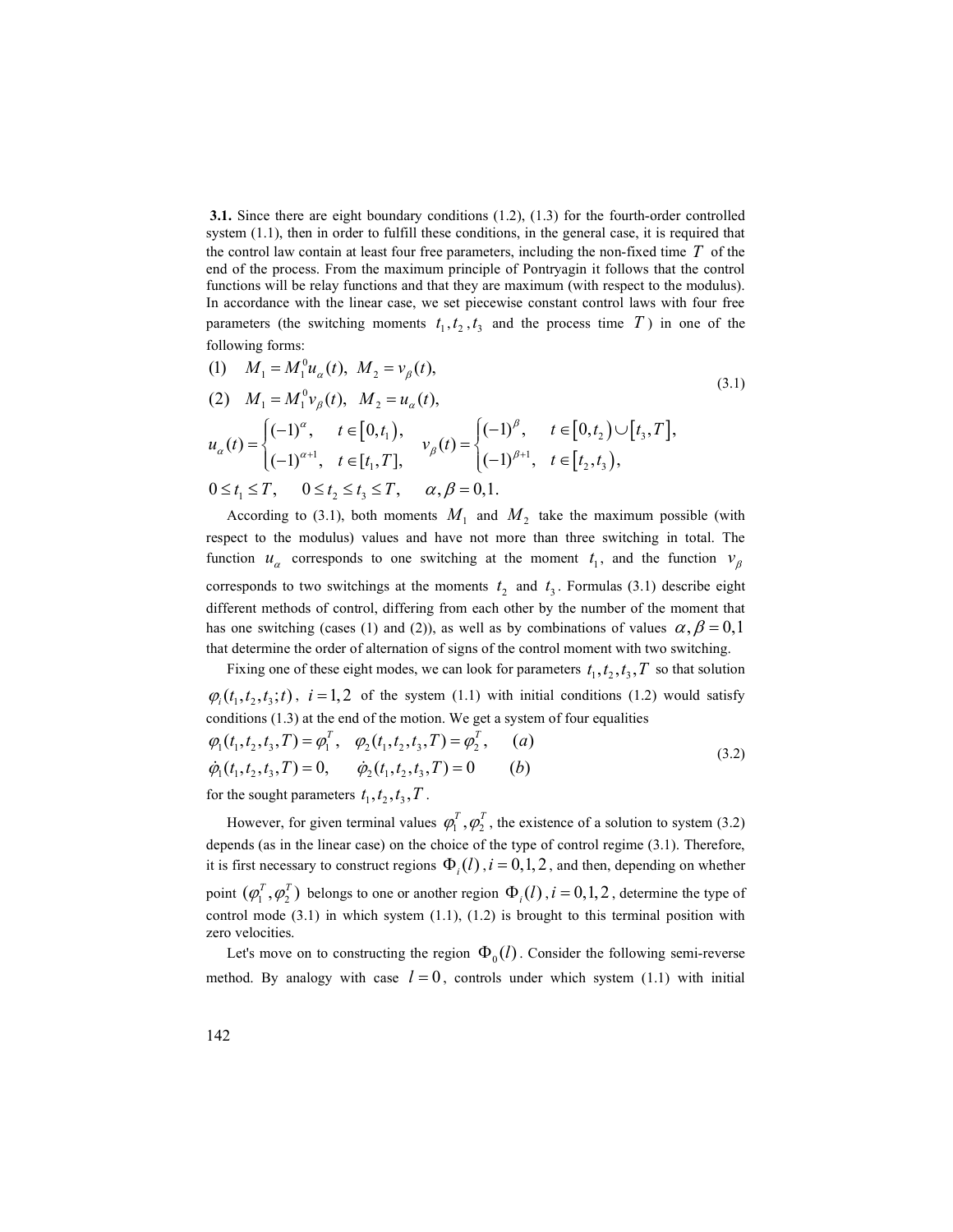conditions (1.2) is reduced to the terminal point (1.3) lying on the boundary  $\Phi_0(l)$  will be sought in the class of controls (3.1) with one switching

$$
M_1 = M_1^0 u_\alpha(t), \quad M_2 = \mu_\beta(t),
$$
  
\n
$$
u_\alpha(t) = (-1)^\alpha \text{sign}(t_1 - t), \quad \mu_\beta(t) = (-1)^\beta \text{sign}(t_2 - t),
$$
  
\n
$$
0 \le t_1 \le T, \quad 0 \le t_2 \le T, \quad \alpha, \beta = 0, 1.
$$
\n(3.3)

Fix one of the four modes (3.3) and one of the parameters  $t_1, t_2$  (for example,  $t_2$ ). Then we calculate parameters  $t_1$  and  $T$  from the last two conditions of the following system

 $\varphi_1(t_1, t_2, T) = \varphi_1^T$ ,  $\varphi_2(t_1, t_2, T) = \varphi_2^T$ ,  $\dot{\varphi}_1(t_1, t_2, T) = 0$ ,  $\dot{\varphi}_2(t_1, t_2, T) = 0$ . (3.4) This procedure is reduced to finding the root (by the method of half division of the segment) of a function of one variable  $t_1$ , the parameter T is easily found in the process of numerical integration of equations (1.1) as the moment of the first vanishing of one of the angular velocities  $(\dot{\phi}_1$  or  $\dot{\phi}_2$ ). When searching for the root  $t_1$ , the value  $t_1 = t_1^{(1)}$ calculated by formulas (2.18), (2.19) of section 2 is used as the initial value. After that, from the first two conditions (3.4) we determine the boundary values  $\varphi_1^T, \varphi_2^T$  that correspond to the obtained set of parameters  $t_1, t_2, T$ . By sampling (with a certain step) parameter  $t_1$ , one can construct regions of finite configurations that are achievable for given initial conditions and control type (3.3). If the described procedure is carried out for all types of control with one switching (3.3), then lines  $\Phi_0^{(\alpha,0)}(l)$ ,  $\Phi_0^{(\alpha,l)}(l)$  will stand out on plane  $\varphi_1^T , \varphi_2^T$  , defining region  $\Phi_0(l)$  :

$$
\Phi_0(l) = \left(\bigcup_{\alpha=0}^l \Phi_0^{(0,\alpha)}(l)\right) \cup \left(\bigcup_{\alpha=0}^l \Phi_0^{(\alpha,l)}(l)\right).
$$
\n(3.5)

Since under controls (3.3) the solutions of system (1.1), (1.2) continuously depend on the parameter *l*, then  $\Phi_0^{(0,\alpha)}(l)|_{\alpha=0,1} \to \Phi_0^{(0,\alpha)}|_{\alpha=0,1}$ ,  $\Phi_0^{(1,\alpha)}(l)|_{\alpha=0,1} \to \Phi_0^{(1,\alpha)}|_{\alpha=0,1}$ , as  $l \rightarrow 0$ .

**3.2.** By analogy with the linear case, taking into account (2.10), outside region  $\Phi_0(l)$ , in the region  $\Phi \setminus \Phi_0(l)$ :

$$
\Phi_1(l) \bigcup \Phi_2(l) = \left(\bigcup_{\alpha=0}^1 \Phi_1^{(\alpha)}(l)\right) \bigcup \left(\bigcup_{\alpha=0}^1 \Phi_2^{(\alpha)}(l)\right)
$$
\n(3.6)

we will consider control modes with three switching times  $(3.1)(1)$ , $(2)$ : in the regions

$$
\Phi_1^{\alpha}(l), \alpha = 0, 1 \quad \text{control mode (3.1)(1)}, \tag{3.7}
$$

i.e. control  $M_1$  with one switching at time  $t_1$  and control  $M_2$  with two switching at times  $t_2$  and  $t_3$ ,

143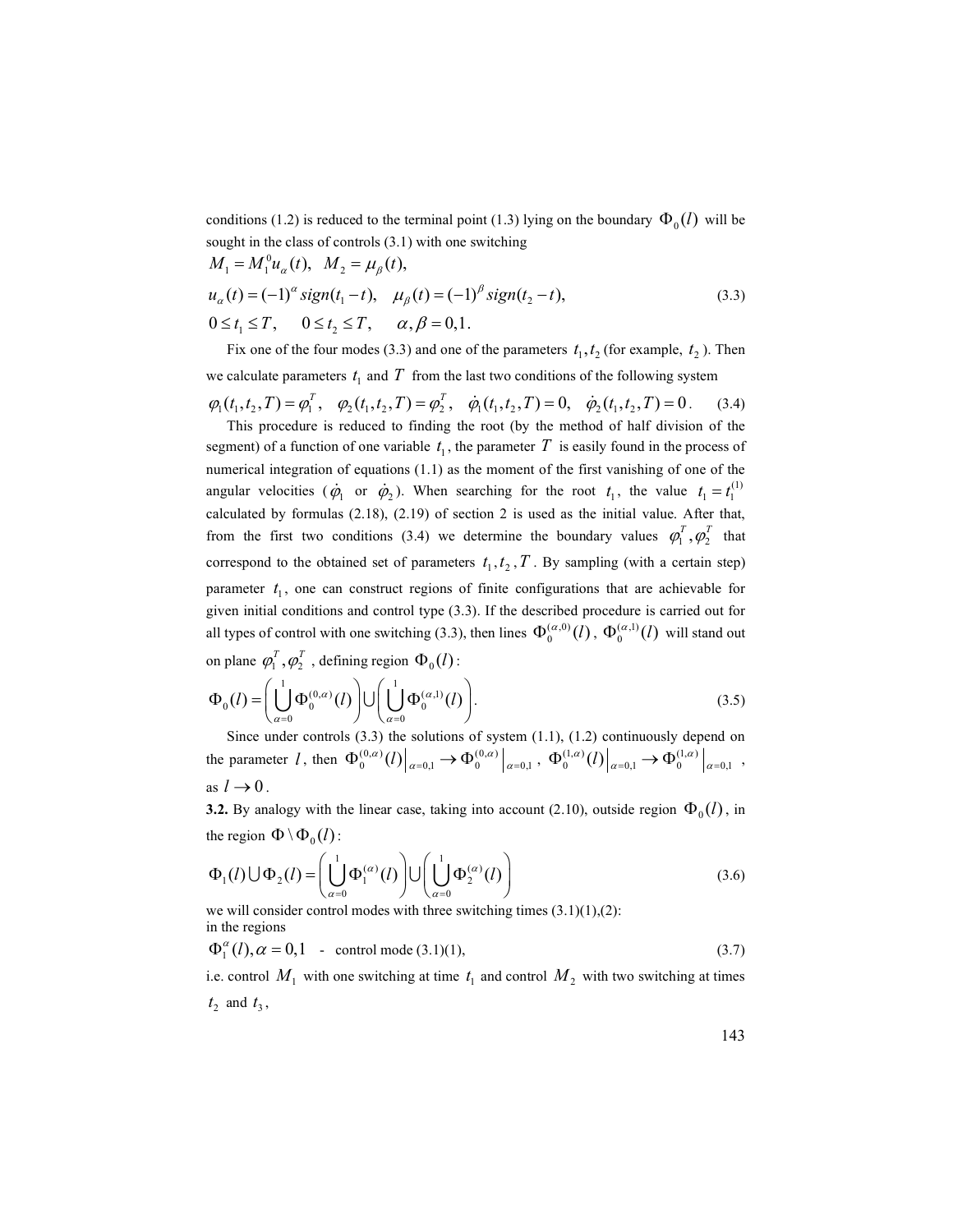and in the regions

 $\Phi_2^{\alpha}(l), \alpha = 0,1$  - control mode (3.1)(2), (3.8)

i.e. control  $M_1$  with two switching at times  $t_2$  and  $t_3$ , and control  $M_2$  with one switching at time  $t_1$ . Thus, depending on which region (3.5) or (3.6) the point  $(\varphi_1^T, \varphi_2^T)$ lies in, from (3.7) or (3.8), respectively, it can be defined the type of control mode (3.1)((1) or (2)), which can be used to transfer the manipulator to (1.1), ( 1.2) to a given final state (1.3).

Suppose  $(\varphi_1^T, \varphi_2^T) \in \Phi_1^{(0)}(l)$ . This point according to (3.7) corresponds to the case (1):  $\alpha = 0$ ,  $\beta = 0$  or  $\alpha = 0$ ,  $\beta = 1$  in (3.1). Let's fix the first of them and solve system (3.2) with respect to the parameters  $t_1, t_2, t_3, T$ . Let us carry out multiple integration of system (1.1) with "zeroing" in three parameters  $t_1, t_2, t_3$ . First, two (for example,  $t_2, t_3$ ) of the four parameters  $t_1, t_2, t_3, T$  are set, and from the conditions of velocities vanishing  $(3.2)(a)$ , the remaining parameters  $(t_1, T)$  are calculated (this procedure is described in detail above, when solving the system (3.4)). Then, trying with some step the parameters  $t_2, t_3$ , the previous procedure is repeated many times until the boundary conditions in (3.2)(b) are satisfied. Finding parameters  $t_2, t_3$  again reduces to finding first the root of the first equation (3.2)(a) with respect to variable  $t_2$  and then the second equation (3.2)(a) with respect to variable  $t_3$ . As a result, the parameters  $t_1, t_2, t_3, T$ , at which the control mode  $(3.1)(1)(\alpha = 0, \beta = 0)$  realizes the movement of the system (1.1), (1.2) to the state (1.3) are determined.

## 4 Calculation results

Let's assume that the manipulator is characterized by the following dimensional parameters appearing in (1.1), (1.4):

$$
L_1 = 1 \text{ m}, \ l = 0.2 \text{ m}, \ m_2 = 10 \text{ kg}, \ I_1 = I_2 = (10/3) \text{ kg} \cdot \text{m}^2,
$$
  

$$
M_1^0 = 2 \text{ N} \cdot \text{m}, \ M_2^0 = 1 \text{ N} \cdot \text{m}.
$$
 (4.1)

which correspond to the manipulator, the links of which are the same uniform rods.

After passing to dimensionless parameters, according to (1.5), we obtain from (4.1)

$$
L_1 = 1
$$
,  $l = 0.2$ ,  $m = 1$ ,  $I_1 = I_2 = 1/3$ ,  $M_1^0 = 2$ ,  $M_2^0 = 1$ . (4.2)

At values (4.2) boundary  $\Phi_0(l)$  was constructed to the semi-inverse numerical technique described in the section 3.1 (fig. 2). For both calculation options  $\varphi_1^0 = \varphi_2^0 = 0$ . On the axes of fig. 2 the final values of the angles  $\varphi_1 = \varphi_1^T, \varphi_2 = \varphi_2^T$  are plotted. The bold line in fig. 2 shows the border  $\Phi_0(l)$  ( $l = 0,0.2$  ) between regions  $\Phi_1(l)$  and  $\Phi_2(l)$ .

We take the initial and final conditions in the form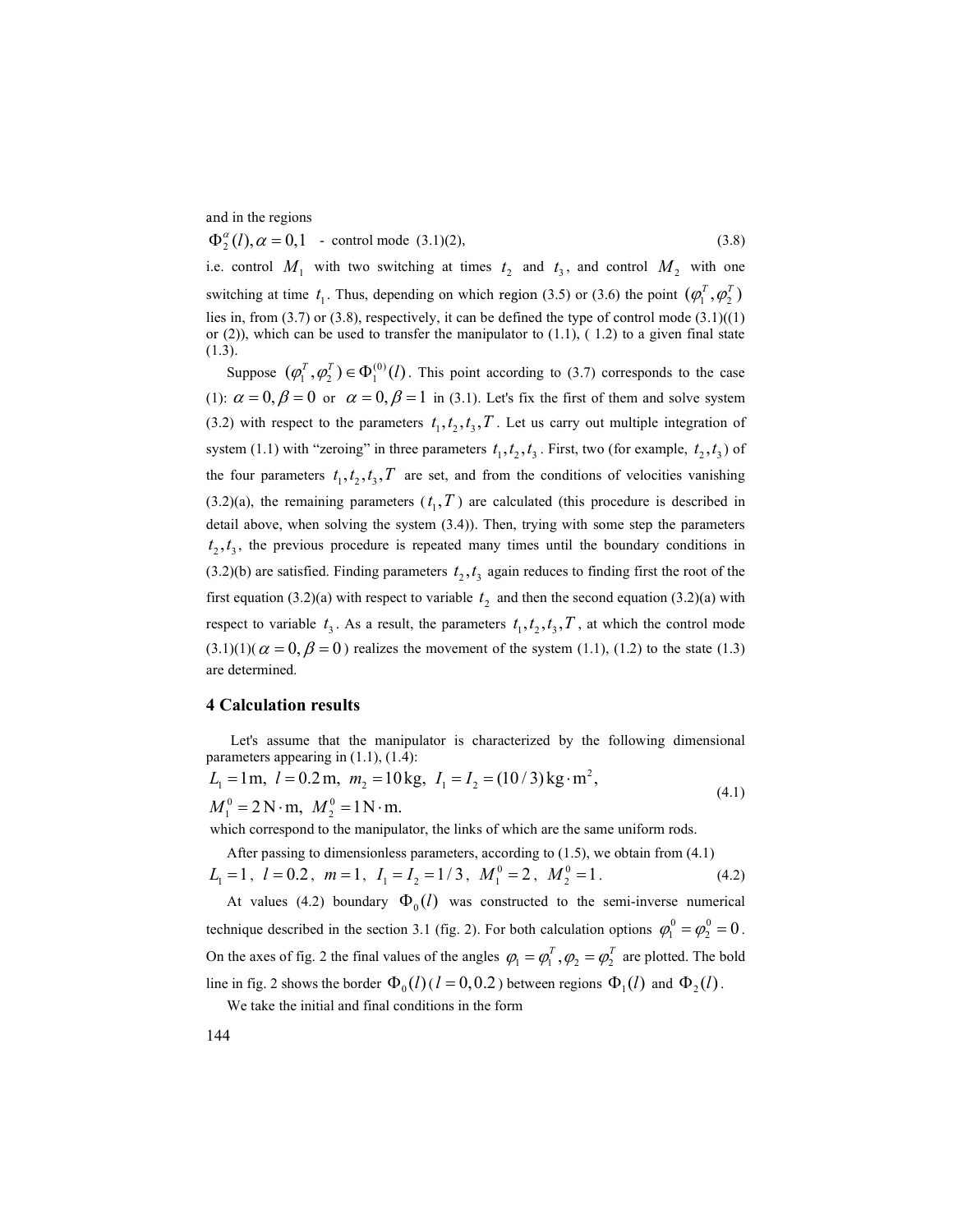

Fig. 2. Diagram on the plane of generalized coordinates  $y_1 = \varphi_1$ ,  $y_3 = \varphi_2$  for determining the type of modes in the case  $l = 0.2$ .



Fig.3. Dependence of generalized coordinates  $y_1 = \varphi_1$ ,  $y_3 = \varphi_2$ ,  $y_2 = \dot{\varphi}_1$ ,  $y_4 = \dot{\varphi}_2$  on time in the case  $l = 0.2$ .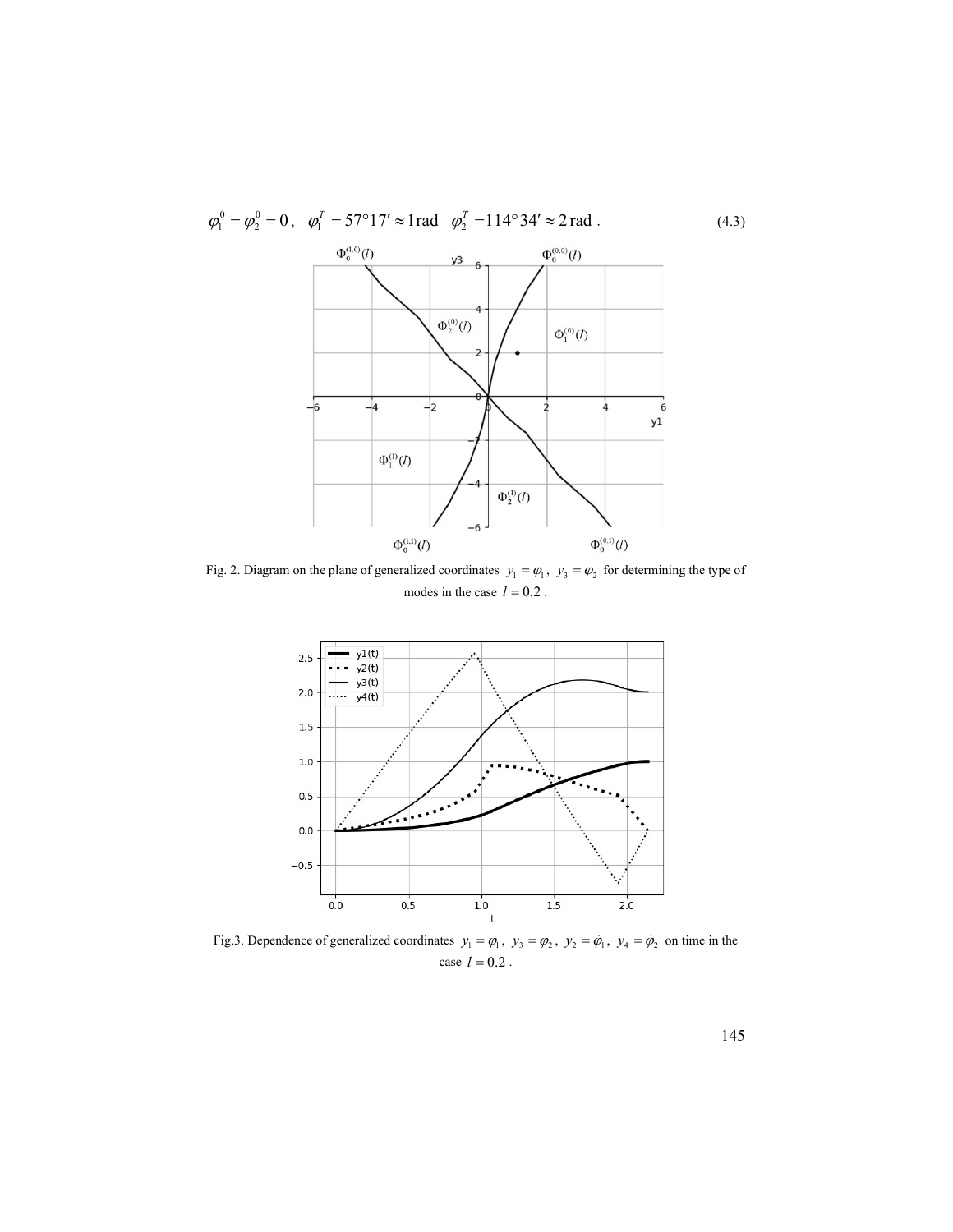Values of parameters (4.2), (4.3) correspond to fig. 2, from which we find that in the case under consideration  $(\varphi_1^T, \varphi_2^T) \in \Phi_1^{(0)}$ . Therefore, the control mode (3.1) (1) from (3.7) should be used: control  $M_1$  with one switching  $t_1$  and control  $M_2$  with two switching  $t_2, t_3$ . Calculations of the values of parameters  $t_1, t_2, t_3, T$  from system (3.2) at finite values (4.2) according to the algorithm described in the section 3.2 gave the following results:

 $t_1 = 1.073$  (2.401s),  $t_2 = 0.957$  (2.141s),  $t_3 = 1.940$  (4.341s),  $T = 2.146$  (4.802s). (4.4)

At values of (4.4), the fulfillment of equations (3.2), (4.3) is ensured with an accuracy of 0.001 for both angles and both velocities. In parentheses in (4.4), (4.5) the dimensional values of times are given using the transition formulas (1.5).

In the case  $l = 0$ , for finite values (4.3), parameters  $t_1, t_2, t_3, T$  are determined using the analytical solutions of the section 2 (formulas (2.12), (2.13), (2.19)):  $t_1 = t_1^{(1)} = 1$ ,  $t_2 = t_2^{(2)} = 0.833$ ,  $t_3 = t_3^{(2)} = 1.833$ ,  $T = T^* = 2$ . (4.5)

Note that the first three values from (4.5) were used as starting values when searching for the parameters (4.3) from the system (3.2) by the algorithm of the section 3.2.

The motion of a two-link manipulator was numerically simulated with controls  $(3.1)(1)$ . Equations (1.1) were integrated under initial conditions  $\varphi_i^0 = \dot{\varphi}_i^0 = 0$ ,  $i = 1,2$  and control mode (3.1)(1) ( $\alpha = 0, \beta = 0$ ) with parameters (4.4). The results of the simulation are shown in fig. 3. The bold solid line and the solid line, respectively, show the dependences of angles and on time, and the bold dashed line and the dashed line show the dependences of angular velocities and on time.

Comparison of calculated results (4.4), (4.5) shows that moving the manipulator to the required rest position in control modes (3.1) is accomplished in time close to optimal calculated for the linear case with optimal control modes of the section 2. Therefore, the constructed control modes can be regarded as time suboptimal․

### Conclusion

The described algorithm allows constructing software relay controls that are suboptimal in terms of speed with the minimum possible number of switching, sufficient for the transition of a two-link manipulator from the initial state of rest to any terminal state of rest in the working region of the manipulator. The results of numerical simulation of the dynamics of a two-link manipulator with constructed control modes have established the acceptability of the proposed calculation methodology. It can be used to calculate suboptimal program motions of manipulating robots.

The work was supported by the Science Committee of RA, in the frames of the research project 21T-2D255.

#### References

- 1. Bolotnik N.N., Kaplunov A.A. Optimal linear motions of cargo by a two-link manipulator // Izv.Akad. Nauk SSSR. Tekh. Kibern. 1982. No. 1. P. 68-74.
- 2. Bolotnik N.N., Kaplunov A.A. Optimizing the control and configurations of a two-link manipulator // Izv. Akad. Nauk SSSR. Tekh. Kibern. 1983. No. 4. P. 123-131.
- 3. Avetisyan V.V., Bolotnik N.N., Chernousko F.L. Optimal Programmed Motions of a Two-Link Manipulator // Soviet J. Comput. Syst. Sci. 1985. V. 23. No. 5. P. 65–73.